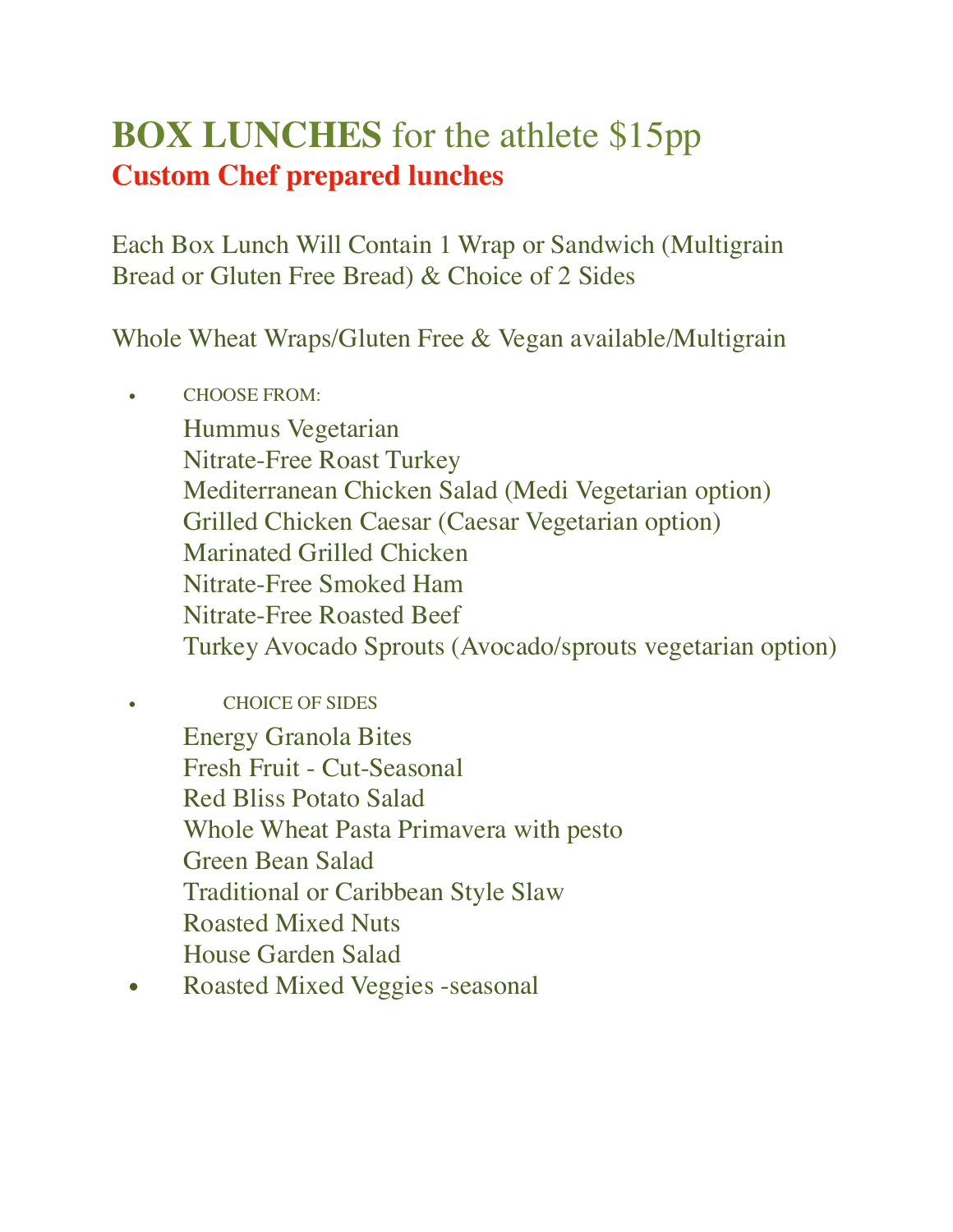Breakfast Selections

#### Group One \$15 pp

(Ten person minimum/All disposables/Drop & Go)

# #1 Breakfast Tacos &Tamales w/Salsa/Fresh Fruit #2 Scrambled Eggs/Béchamel Potatoes/Biscuits #3 Baked French Toast/Bacon & Sausage/Scrambles

## Group Two \$20 pp

(Ten person minimum/All disposables/Drop & Go)

#4 Breakfast Enchiladas/Black Beans/Poblano Potatoes/. Warm Corn Tortillas/Sour cream &Salsa

#5 American Classic

Scrambled Eggs/Bacon &Sausage/Cheesy Potatoes Biscuits /Butter/Jam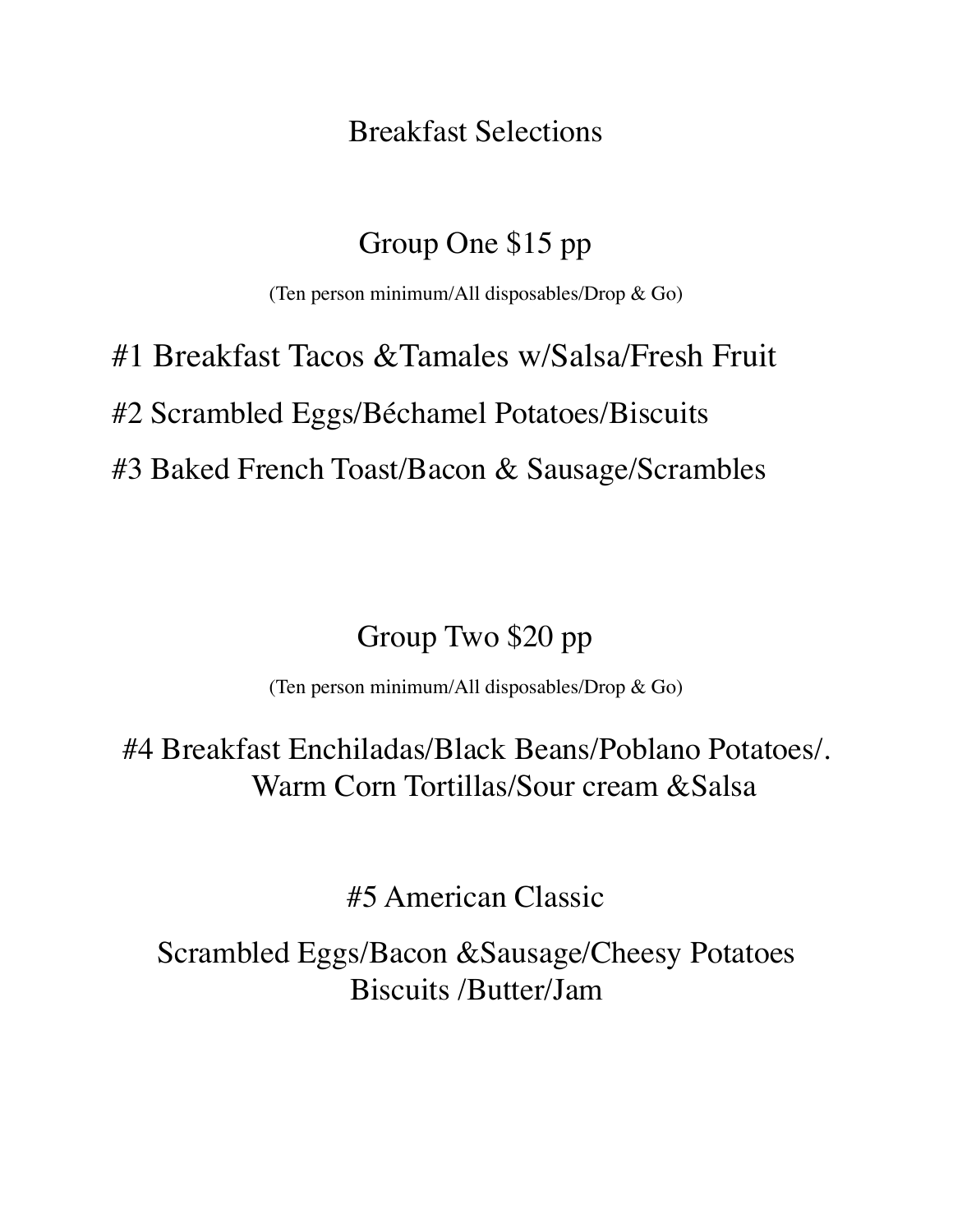#### #6 Hands on Breakfast

## Croque Madame Croissant (eggs/ham/Swiss)Fresh Fruit/ Muffins/Bagels/Cream Cheese & Jam

## #7 Breakfast Parfait Bar

## Greek Yogurt/Seasonal fruits/Granola /Asst. Pastries

#8 Pancakes Bar (homestyle, blueberry, pecan (silver dollar))

## Scrambled Eggs &Cheese Bacon &Sausage/Butter & Syrup

\*\*\*Coffee Service \$4 pp \*\*\*Orange Juice Service \$6 pp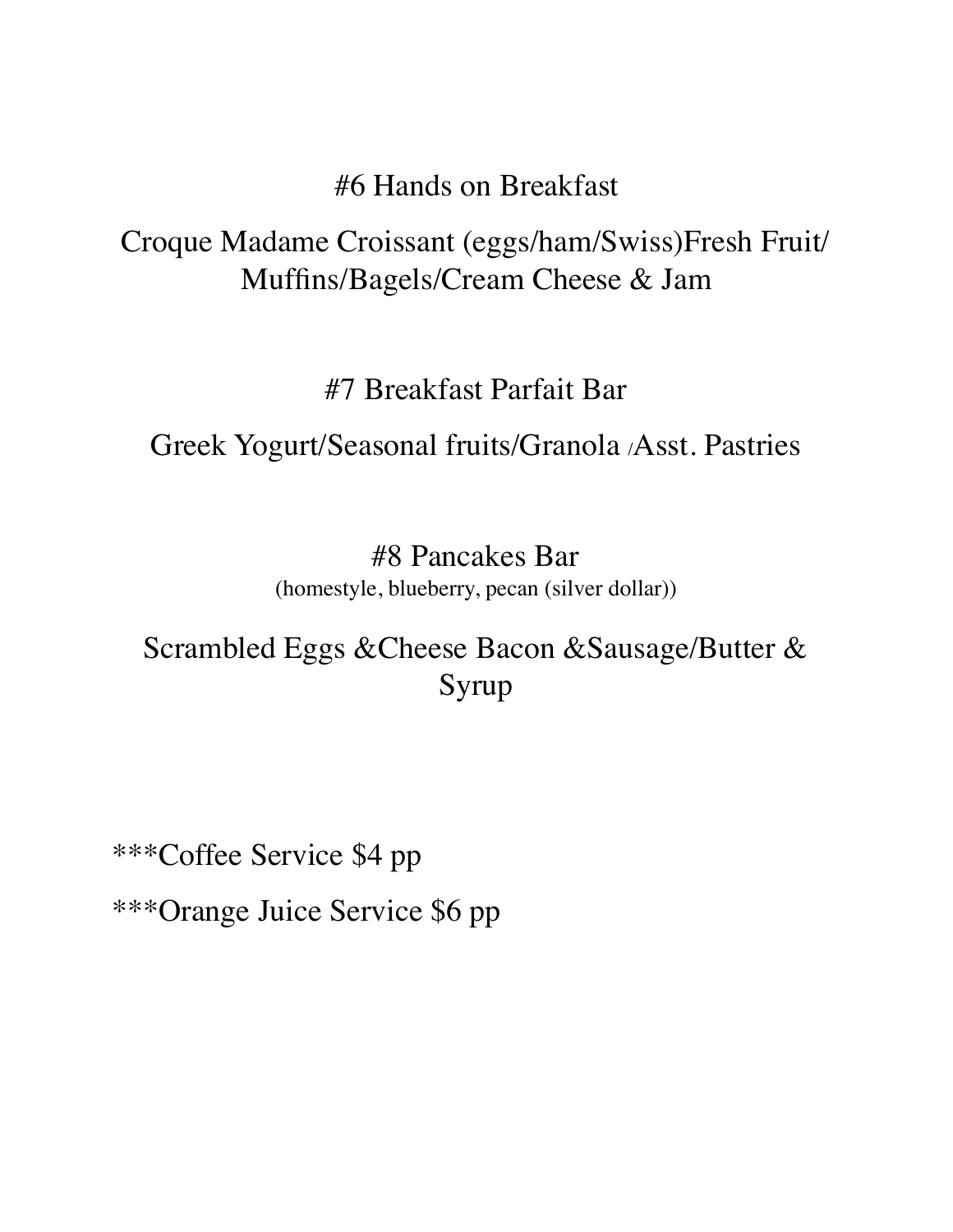## .VIP Setups—Chef Bars for Small Groups: 10+

Two on-site Chefs to prepare fresh food for your group

## Omelet Bar \$30 pp

3 meats 3 roasted veggies 2 cheeses Salsa

## Cheesy Potatoes/Seasonal Fruit/Cinnamon Rolls

## Eggs Benny Bar \$40 pp

Traditional Benny California Benny Brisket Benny

Seasonal Fruit

Diced Red Potatoes

Steak &Eggs Bar \$50 pp 6oz fillet mignon

Eggs to Order/Diced Red Potatoes/Biscuits/Butter/Jam/ Fresh Fruit/Pastries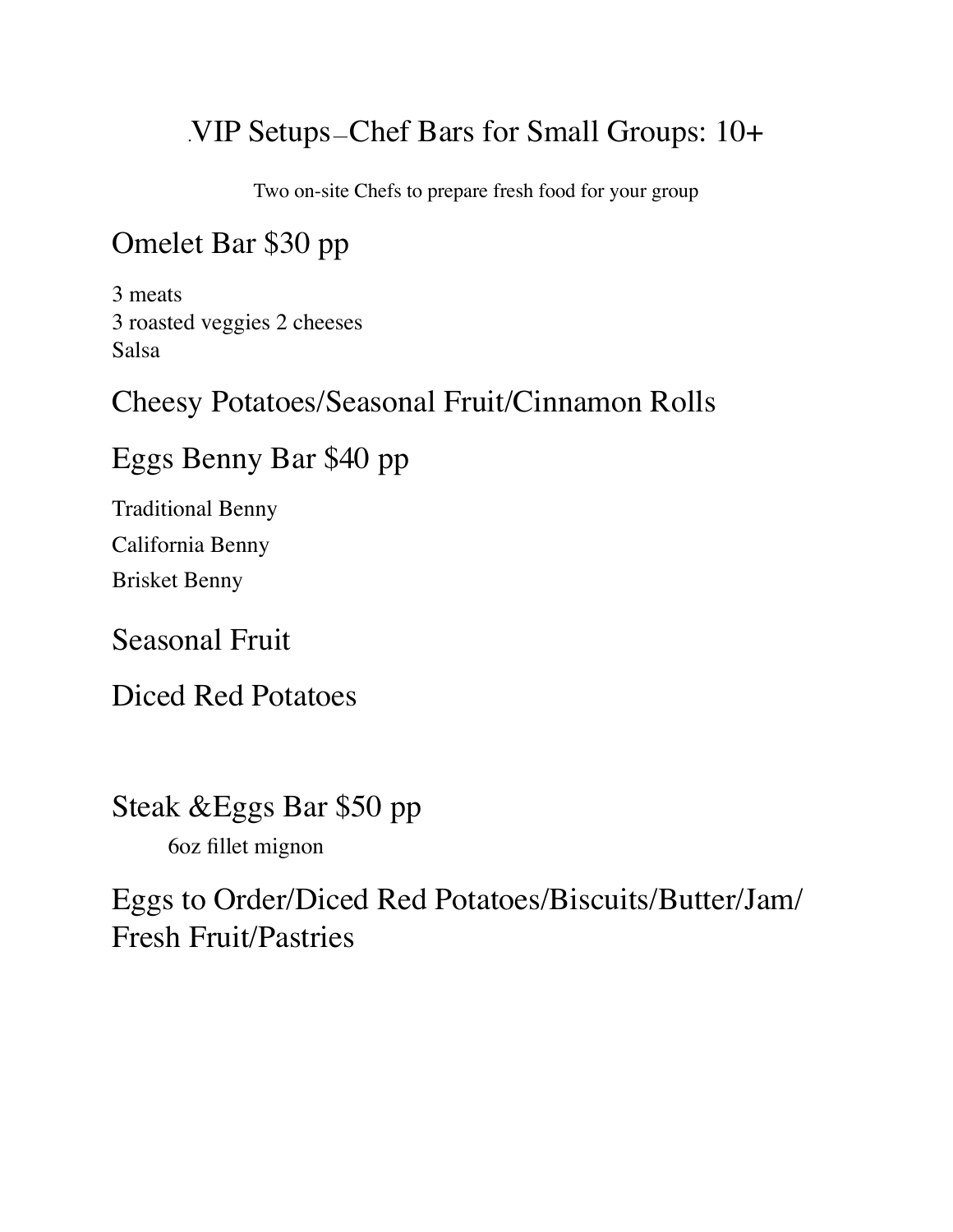\*\*\*We can build your ideas to order! Let us know if there is something you want but don't see.

#### Lunch Selections \$20 per person (ten person minimum)

Egg Plant Parmesan/Caprese w/Balsamic/Caesar Salad/Lemon Squares

Cajun Meatloaf/Creamed Collards and Green Beans/Garlic Mash/Salted Caramel Bread pudding

Chicken Marsala/Roasted Brussels/Pasta de jour/Chocolate Strawberries

Pork and Sweet Chili Rellenos/Cilantro Lime Rice/Black Beans/Tres Leches Cake

Blackened Chicken Alfredo over Pasta/Tomato & Mozzarella Spinach Salad/French Bread/ Cannoli

Chef's Enchiladas (seasonal meats & vegetables)/Mexican Fried Rice/ Guac, Chips & Salsa/Pineapple Cobbler

Smothered Chicken Fried Steak in Pancetta Cream Sauce/Lemon Butter poached Vegetable/Herb Roasted Potatoes/Brownie Bite

Lemon Rosemary Glazed Chicken/Garlic Mash/Wilted Spinach/Big Salad/Apple-Jalapeno Cobbler